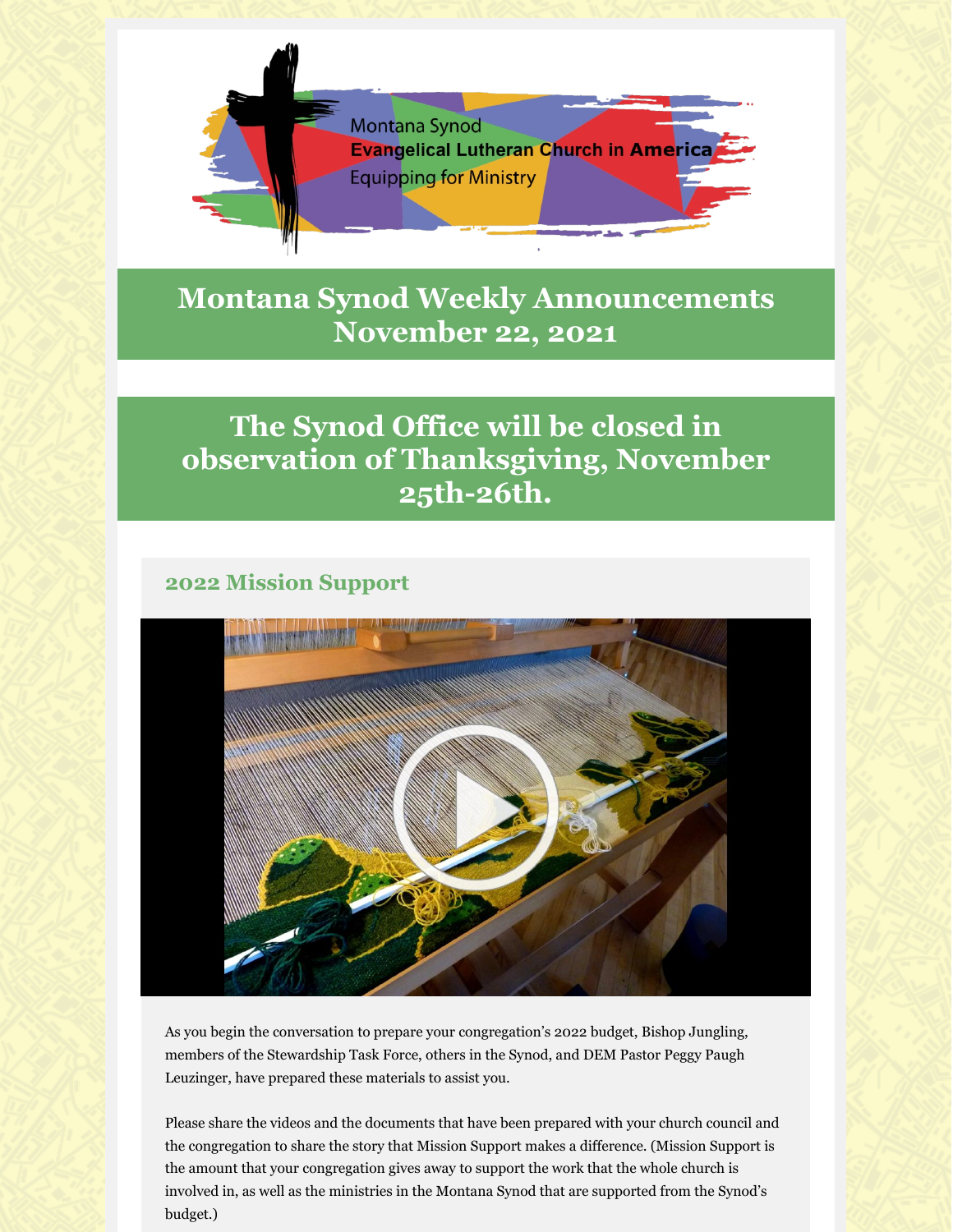## **Click here to access all the 2022 Mission Support Material!**

### **"Faith, Sexism, and Justice: A Call to Action" study guide**

A study guide is now available for the ELCA's newest social statement, Faith, Sexism, and Justice: A Call to Action.

The guide features six flexible sessions that can be customized for in-person gatherings or virtual meetings. Each session incorporates prayers, videos, engaging activities, Scripture study and invitations to live out the call to gender justice in the world. As Lutherans, we are called to serve the neighbor and affirm the diversity of God's creation.



Grounded in faith and love, we work for a gender justice that flows from the heart of Lutheran theology and cultivates abundant life for all people. Download the study guide.



**NRIT Digital Class: Leading Holy Conversations amid Polarization: Equipping Followers of Christ to Communicate in Faith-filled Ways**



*Purchase this class and download to use at any time and to watch in any time increment. This is an excellent class for individual continuing education for leaders and would also make for a quality adult education as well.*

We live in a time when it is nearly impossible to communicate with one another with any depth. Our conversations, whether in person or on social media, can descend into angry retorts,